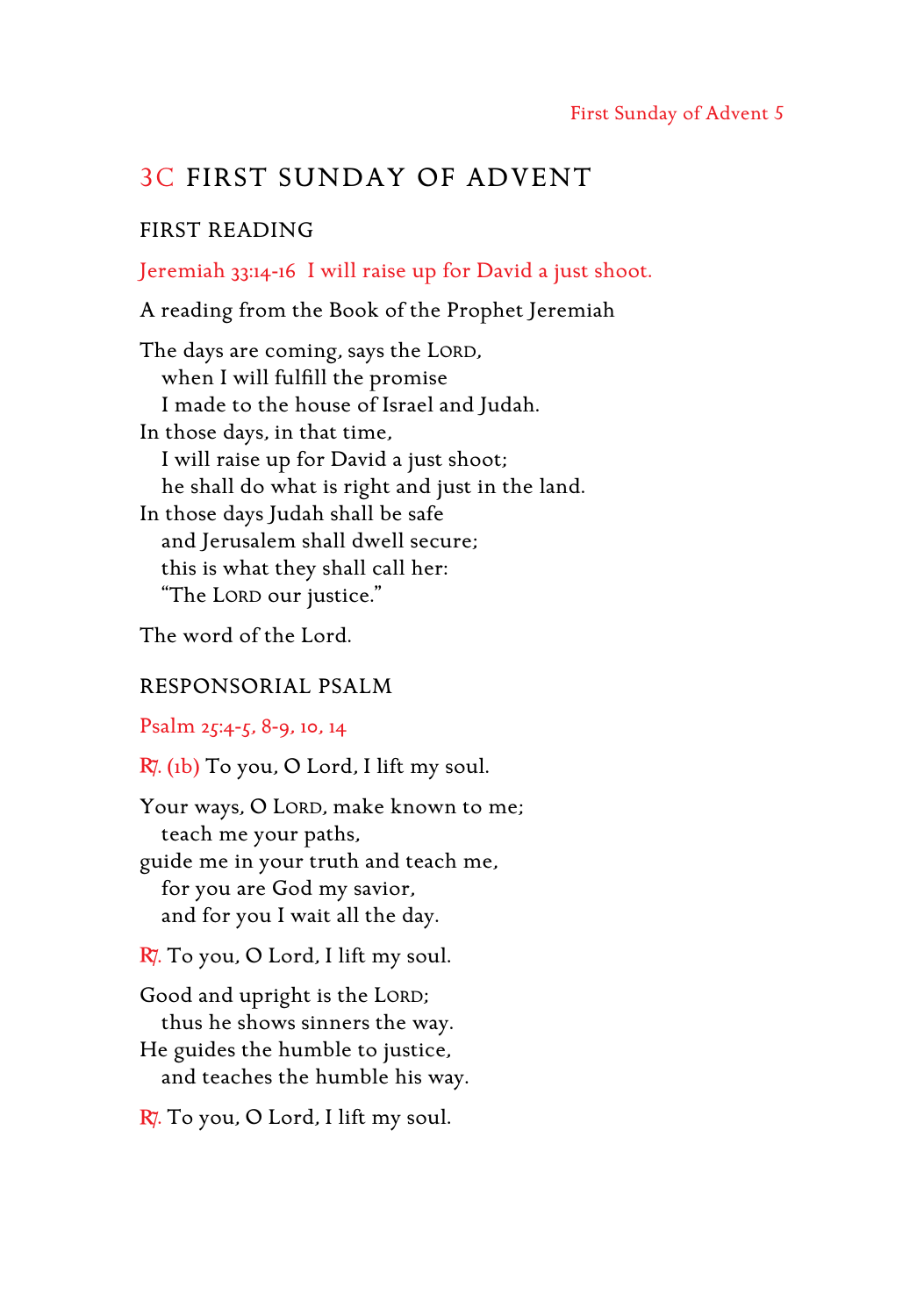### 6 First Sunday of Advent

All the paths of the LORD are kindness and constancy toward those who keep his covenant and his decrees.

The friendship of the LORD is with those who fear him, and his covenant, for their instruction.

 $R$ . To you, O Lord, I lift my soul.

### SECOND READING

1 Thessalonians 3:12–4:2 May the Lord strengthen your hearts at the coming of our Lord Jesus.

A reading from the first Letter of Saint Paul to the Thessalonians

Brothers and sisters: May the Lord make you increase and abound in love for one another and for all, just as we have for you, so as to strengthen your hearts, to be blameless in holiness before our God and Father at the coming of our Lord Jesus with all his holy ones. Amen.

Finally, brothers and sisters, we earnestly ask and exhort you in the Lord Jesus that, as you received from us how you should conduct yourselves to please God —and as you are conducting yourselves you do so even more.

For you know what instructions we gave you through the Lord Jesus.

The word of the Lord.

#### ALLELUIA

Psalm 85:8

R7. Alleluia, alleluia.

Show us, Lord, your love; and grant us your salvation.

R. Alleluia, alleluia.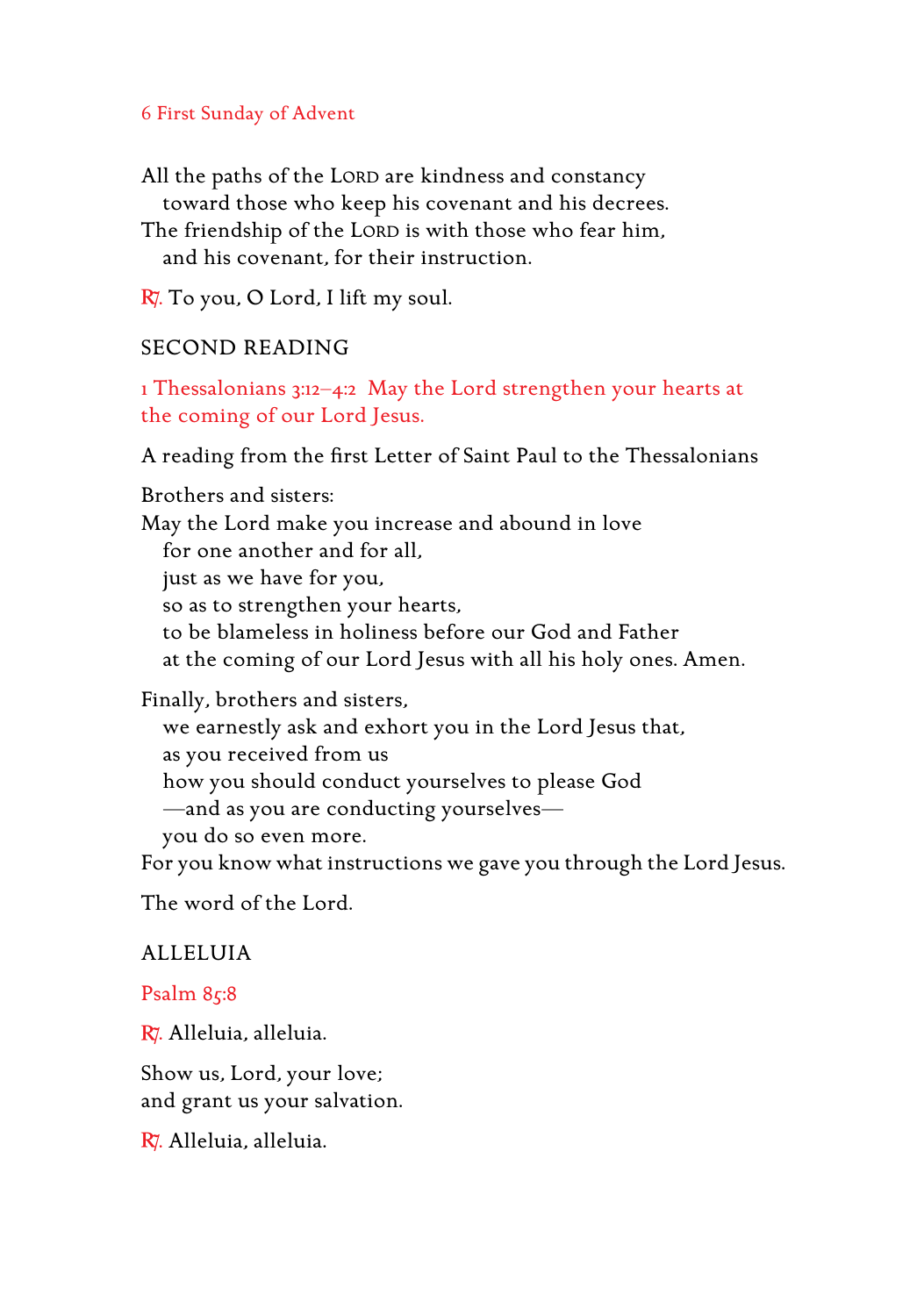## GOSPEL

Luke 21:25-28, 34-36 Your redemption is at hand.

W A reading from the holy Gospel according to Luke

Jesus said to his disciples: "There will be signs in the sun, the moon, and the stars, and on earth nations will be in dismay, perplexed by the roaring of the sea and the waves. People will die of fright in anticipation of what is coming upon the world, for the powers of the heavens will be shaken. And then they will see the Son of Man coming in a cloud with power and great glory. But when these signs begin to happen, stand erect and raise your heads because your redemption is at hand. "Beware that your hearts do not become drowsy from carousing and drunkenness and the anxieties of daily life, and that day catch you by surprise like a trap. For that day will assault everyone who lives on the face of the earth. Be vigilant at all times and pray that you have the strength

to escape the tribulations that are imminent and to stand before the Son of Man."

The Gospel of the Lord.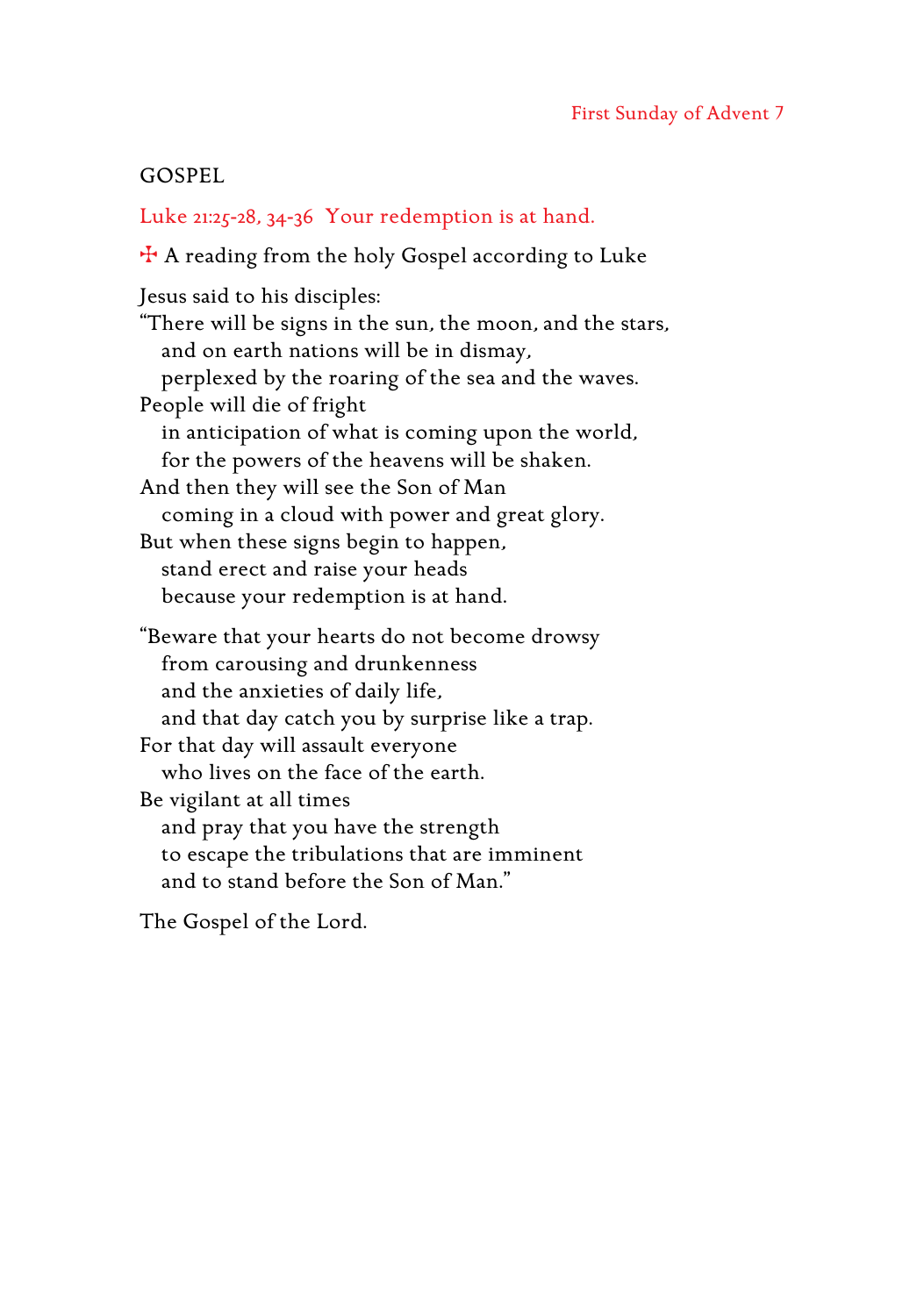## 123C TWENTY-FIRST SUNDAY IN ORDINARY TIME

### FIRST READING

Isaiah 66:18-21 They shall bring all your brothers and sisters from all the nations.

A reading from the Book of the Prophet Isaiah

Thus says the LORD: I know their works and their thoughts, and I come to gather nations of every language; they shall come and see my glory. I will set a sign among them; from them I will send fugitives to the nations: to Tarshish, Put and Lud, Mosoch, Tubal and Javan, to the distant coastlands that have never heard of my fame, or seen my glory; and they shall proclaim my glory among the nations. They shall bring all your brothers and sisters from all the nations as an offering to the LORD, on horses and in chariots, in carts, upon mules and dromedaries, to Jerusalem, my holy mountain, says the LORD, just as the Israelites bring their offering to the house of the LORD in clean vessels. Some of these I will take as priests and Levites, says the LORD. The word of the Lord.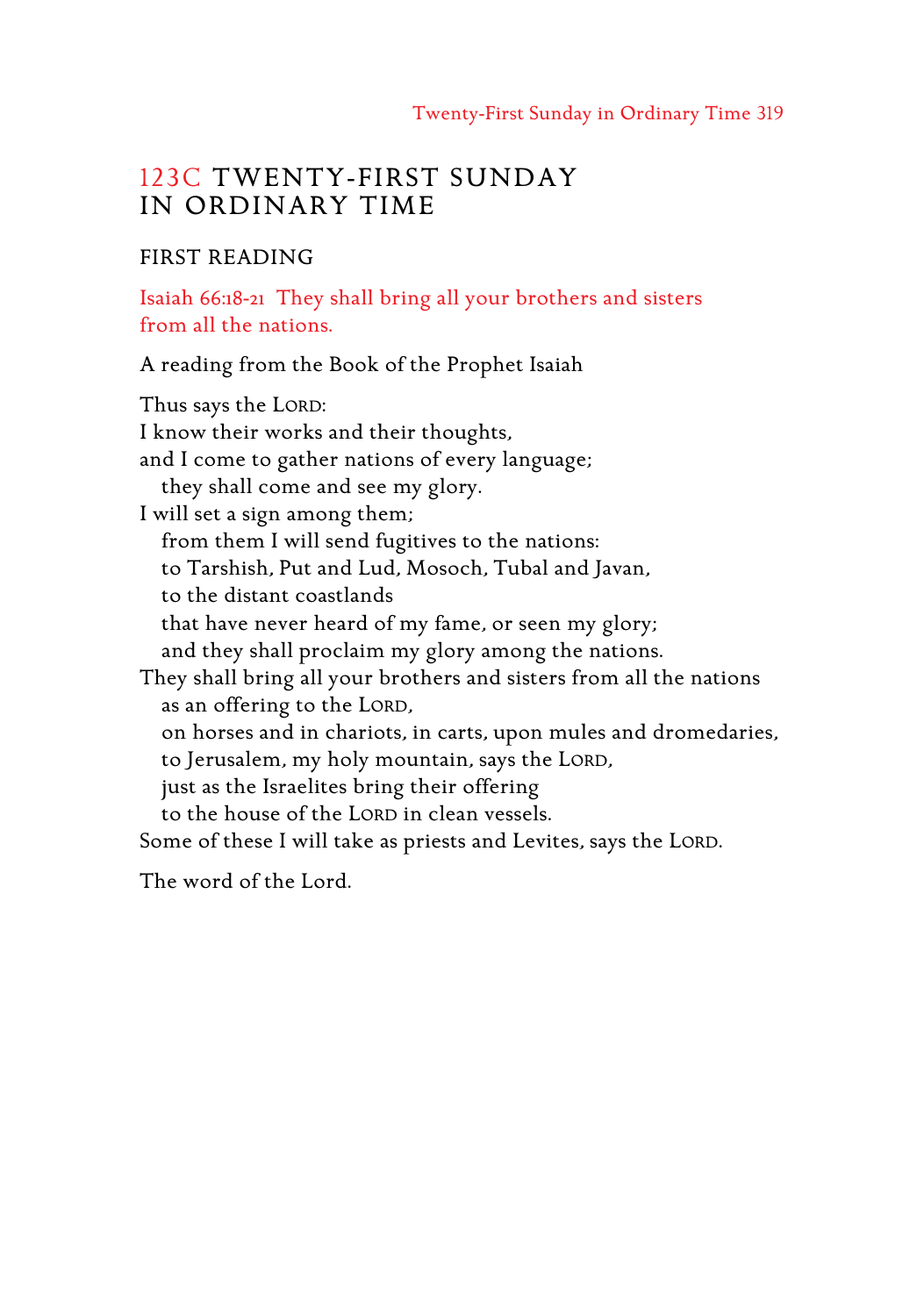## 320 Twenty-First Sunday in Ordinary Time

## RESPONSORIAL PSALM

Psalm 117:1, 2

R. (Mark 16:15) Go out to all the world and tell the good news.

or:

R. Alleluia.

Praise the LORD, all you nations; glorify him, all you peoples!

 $R$ . Go out to all the world and tell the good news. or:

R. Alleluia.

For steadfast is his kindness toward us, and the fidelity of the LORD endures forever.

 $R$ . Go out to all the world and tell the good news.

or:

R. Alleluia.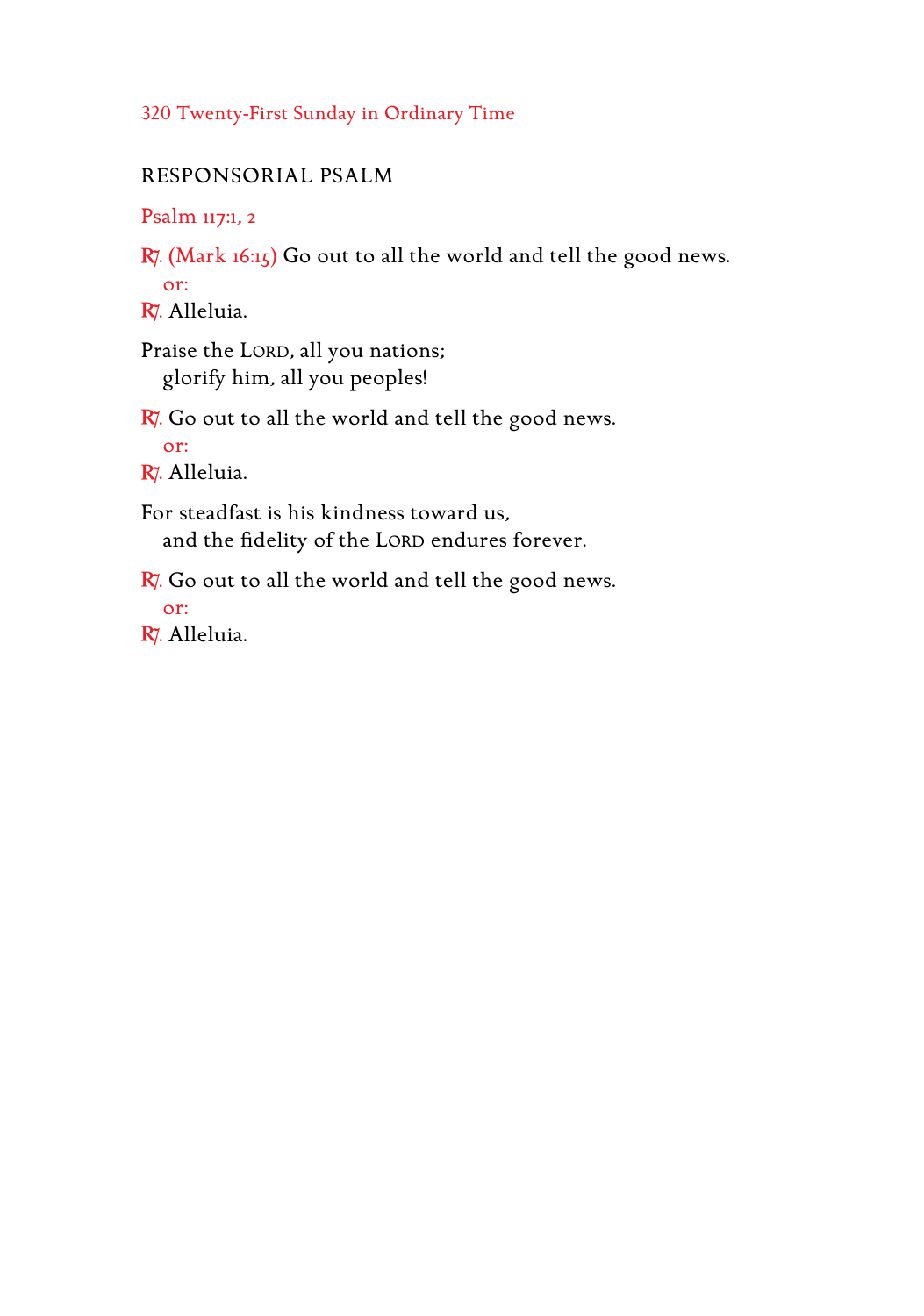## SECOND READING

Hebrews 12:5-7, 11-13 Those whom the Lord loves, he disciplines.

A reading from the Letter to the Hebrews

Brothers and sisters,

You have forgotten the exhortation addressed to you as children:

"My son, do not disdain the discipline of the Lord

or lose heart when reproved by him;

for whom the Lord loves, he disciplines;

he scourges every son he acknowledges."

Endure your trials as "discipline";

God treats you as sons.

For what "son" is there whom his father does not discipline? At the time,

all discipline seems a cause not for joy but for pain, yet later it brings the peaceful fruit of righteousness to those who are trained by it.

So strengthen your drooping hands and your weak knees. Make straight paths for your feet,

that what is lame may not be disjointed but healed.

The word of the Lord.

## ALLELUIA

John 14:6

R7. Alleluia, alleluia.

I am the way, the truth and the life, says the Lord; no one comes to the Father, except through me.

R7. Alleluia, alleluia.